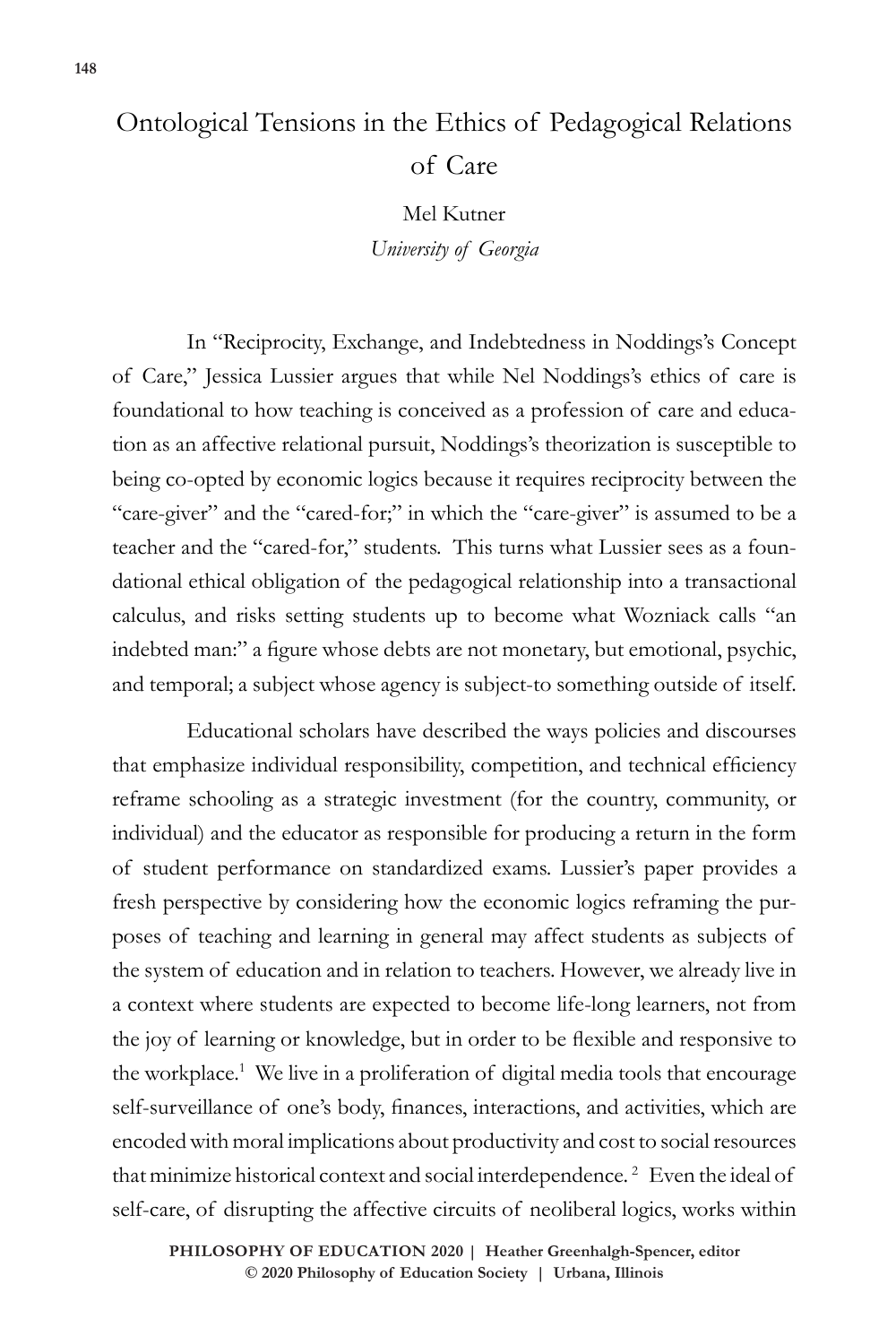## **Mel Kutner 149**

discourses that put the onus on the individual (and most notably women) to more efficiently manage their time to find "work-life balance" while maintaining the status quo.<sup>3</sup> In other words, the threat of the "indebted man" seems less of a threat and more like a reality of late-capitalism where we are already subject to what Berlant describes as the "crisis of ordinariness" and the cruel optimism that drives us to seek out an impossible "good life."4

Whether or not Noddings's concept of care *created* the conditions for economic logics to infiltrate into education and color the affective dimension of teaching and learning, it seems fair to say that transactional logics, as well as professional and personal precarity, are already here. By focusing on Noddings's ontological theorization of care and examining the shifts that occur in Rotteinburg's "gift" and Rocha's "offering," Lussier's paper illustrates how different ontological constructions of subjectivity are imbricated within ethical arguments for pedagogical practices. I am interested in leaning into these moves, as I think they also reveal a tension that sits at the heart of theorizing the ethics of pedagogical relationships in schooling.

Although goals and hopes for education may differ, and indeed may be conflicting, education is an enterprise that is future-oriented. Education for democratic society, for social or racial justice, for knowledge development and curiosity, for art and beauty and creation, even for economic gain: each purpose implies different roles and responsibilities for teachers and students, conceived within epistemological arguments about what constitutes thinking and knowledge. Furthermore, how we understand the moments, interactions, and relationships of learning is dependent upon ontological parameters related to experience, agency, and causality.

In particular, it seems important to unpack causality to examine the ethics of pedagogical relationships, as these are questions about what types of interactions will affect students' future abilities to be, do, think, or act. The purpose of such evaluations, from a normative ethical standpoint, is to evaluate and promote interactions which will produce the 'best' results. For any project of ethics to be possible, we have to assume that the future is something that *can* be predicted and manipulated, in the present. This process, put to service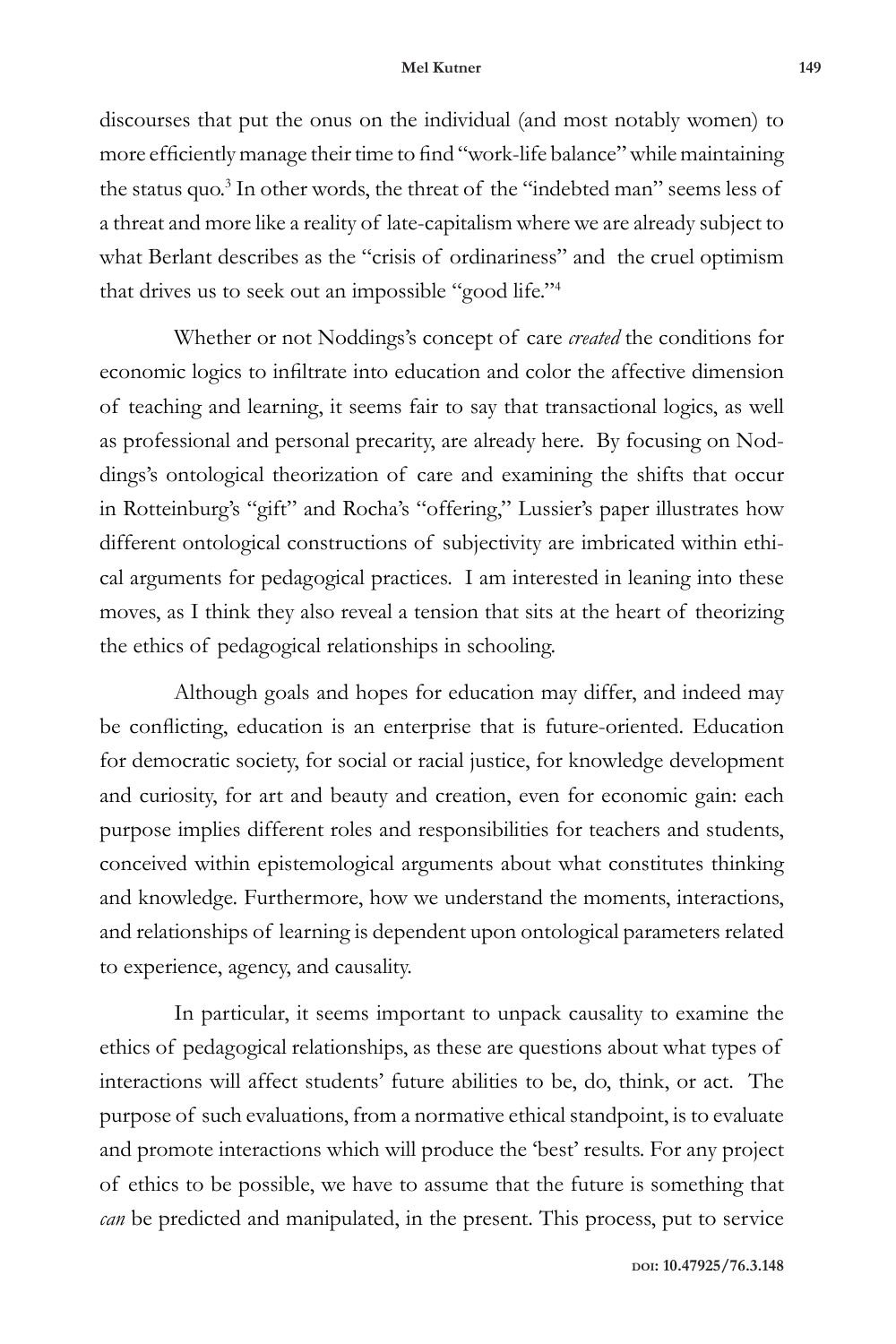for a different purpose, follows a similar pattern of the transactional logics that project economic evaluations.

This projection of an assumed causality also seems to be the ontological structure within which Noddings theorizes "care" as entailing "reciprocity," as well as why it seems susceptible to being co-opted by transactional logics. As Lussier notes, Noddings took pains to contrast her notion of reciprocity in contrast to the contractual version that had its origins in the social contract theory and liberal political philosophy. While she may have had different political and ethical commitments, Noddings developed her concept of care using some of the same assumptions about the subject and causality that structure humanism and empiricism. For example, Lussier draws connections between Noddings's "care," Arendt's "natality," and Rutteinberg's "gift" by framing all three approaches as reflecting an ethics of interdependence but that all require a form of reciprocity. In her analysis, Lussier focuses on the different degrees to which the "cared-for" is required to respond. I am interested in how all three relationships are defined through a general projection of an assumed future. Furthermore, I find this approach more fruitful for considering the out Noddings gave herself, as leaving open the possibility for reciprocity to be covered with the generalized "Leading a good life" – a point which Lussier's paper mentions but left me curious to hear a more in-depth response.

In Noddings's "care," it's the assumption of a future recognition from the cared-for to the care-giver; "natality" implies that the subject can and *will*  freely interact within a shared political world; and, the gift definitionally assumes that there is someone who actively receives it. In suggesting that Rocha's "offering" is a better framing than Noddings's "care," Lussier emphasizes that the "offering" is different from the other three concepts because it emphasizes students' ability to refuse or consent. This construction expands the potential future possibilities for students as the receivers of pedagogical care. However, keeping the power of "offering" with the ability of the student to refuse left me to wondering whether students should be granted the autonomy to opt into or out of instruction as a remedy to the influence of economic logics in education. While this idea is intriguing, it also would seem to magnify instead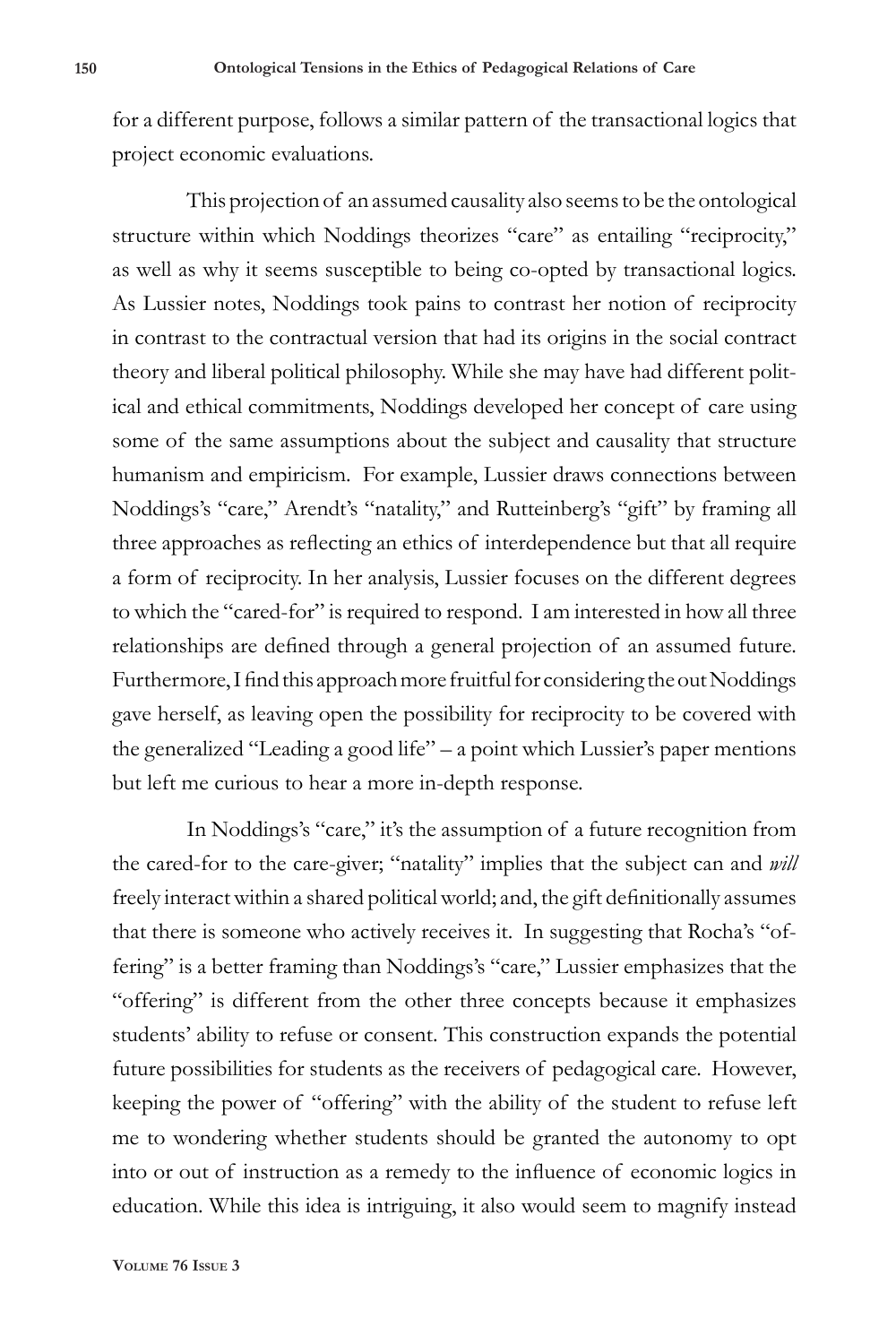of nullify the influence of neoliberal logics on upholding individual choice/ responsibility, free-market competition, and frame the pedagogical relationship as one of customer (student/family) and service provider (educator). I also wonder what it may imply for a "post-truth" context and our responsibilities for challenging the misinformation or disinformation students may bring with them into a classroom.

> More than allowing for student's response, Rocha's "offering" opens to indeterminacy of both the outcome and the parameters of what constitutes the "offering" itself: "the teacher never knows for certain that an offering is given; the exchange is never cleared or realized. The teacher can only be present…with the hope of showing something real, a hope without expectation or confirmation"<sup>5</sup>

Although Rocha's development of the "offering" is presented and theorized within phenomenology, and is not directly attributed to Derridian post structuralism, indeterminacy is crucial to Derrida's very specific theorization of hospitality and non-ethical ethics; concepts which Lussier notes influenced both Rocha and Ruitenberg's elaborations of alternatives to pedagogical "care."

Where normative ethics are constructed from projections of what one should do to ensure the best outcome, for Derrida ethics happens when one does not know what to do but must respond anyway.6 Derrida lays out how this approach represents an intentional resistance to normative liberal humanist ontology by attempting to recast ethics as something that serves to reference a historical geopolitical context, which he charges gives primacy to political-economic forces and their efforts to identify what "*actually* happened." For Derrida ethical events "necessarily exceeds a binary or dialectical logic" between Real or "effectivity or actuality" and Not Real, or "a non-presence, an ideality."7 In other words, they disrupt and trouble concepts of causality and experience within humanist ontology and empiricism. This is further illustrated in Derrida's comment that "Inheritance is never a given, it is always a task,"8 a statement that serves to illustrate his "hauntology" and stands in contrast to the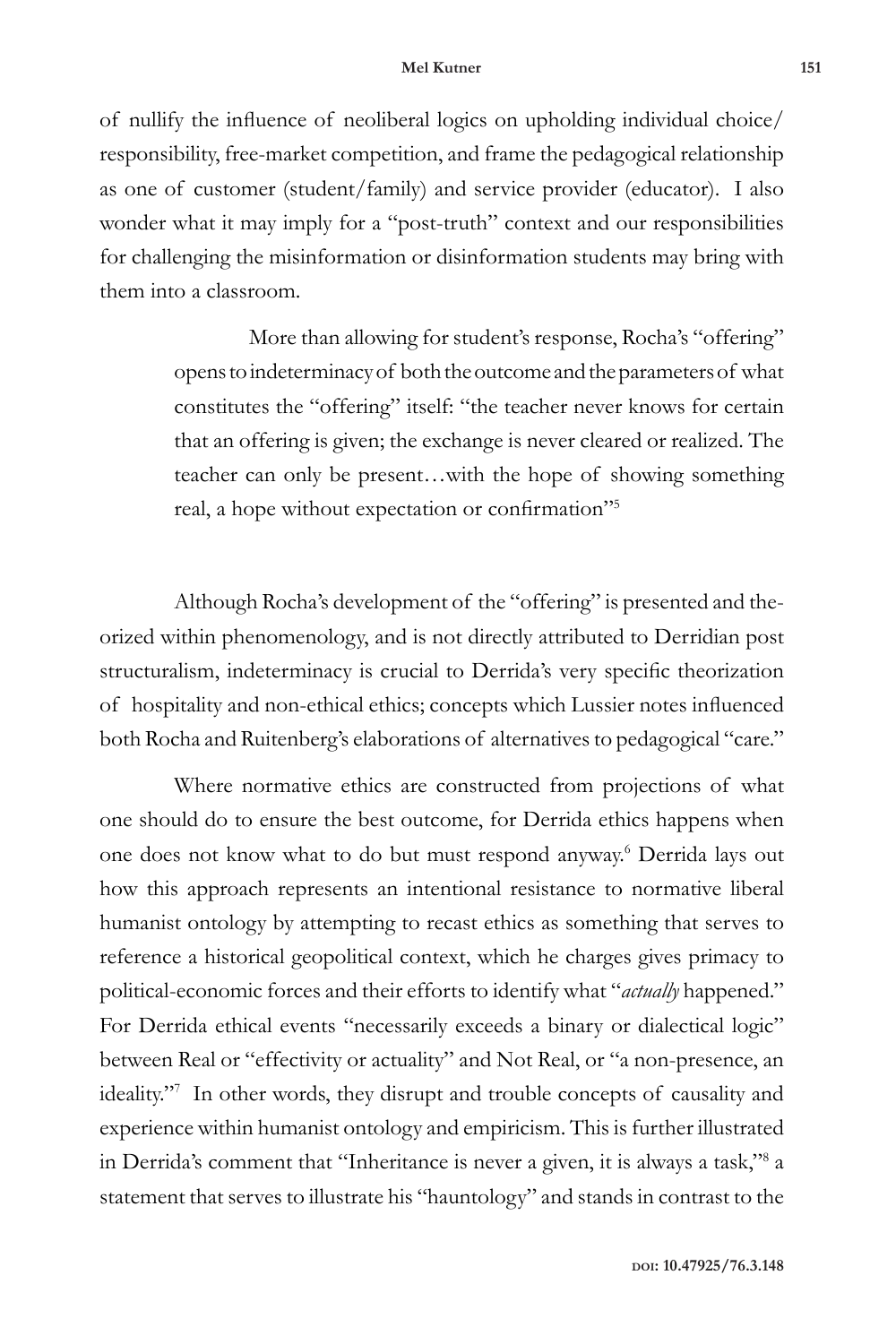ontological understanding of "care" as an inherited, given, or essential structure of human experience. In other words, for Derrida hospitality is not something that originates with an offering or a gift, rather it is what happens only in the afterwards, as a welcoming response to whatever stranger has appeared; thus, Derrida's emphasis on an ethics of justice and democracies that are "to-come."

Lussier's reading of the transactional logics of reciprocity in Noddings's ontological conception of care illustrate a tension in education; between being responsive to the affective relationality with individual students and being responsible for a larger promise and project of schooling, between an expansive present and a projected future. Derrida's reconfiguration of ethics cannot tell the teacher what or how to be but may offer an invitation for considering the incongruities or tensions that occur in models of ethics of pedagogical relations which reflect different conceptions of the affective-relational dimension of subjects engaging in thinking and learning together.

2 Rosalind Gill and Christina Scharff, eds. *New femininities: Postfeminism, neoliberalism and subjectivity* (New York: Springer, 2013).

3 Catherine Rottenberg, "The rise of neoliberal feminism," *Cultural studies* 28, no. 3 (2014): 418-437.

4 Lauren Berlant, *Cruel Optimism* (Duke University Press, 2008).

5 Samuel D. Rocha, "Folk phenomenology and the offering of teaching," *Journal of Curriculum and Pedagogy* 13, no. 2 (2016): 126.

6 Madeleine Fagan, "Jacques Derrida: The Im-Possibility of Responsibility" in *In Ethics and Politics after Poststructuralism: Levinas, Derrida and Nancy* (Edinburgh University Press, 2013), 70-98.

7 Jacques Derrida, *Spectres of Marx: The State of Debt, the Work of Mourning and* 

<sup>1</sup> Mark Olssen, "Understanding the mechanisms of neoliberal control: Lifelong learning, flexibility and knowledge capitalism," *International Journal of lifelong education* 25, no. 3 (2006): 213-230.